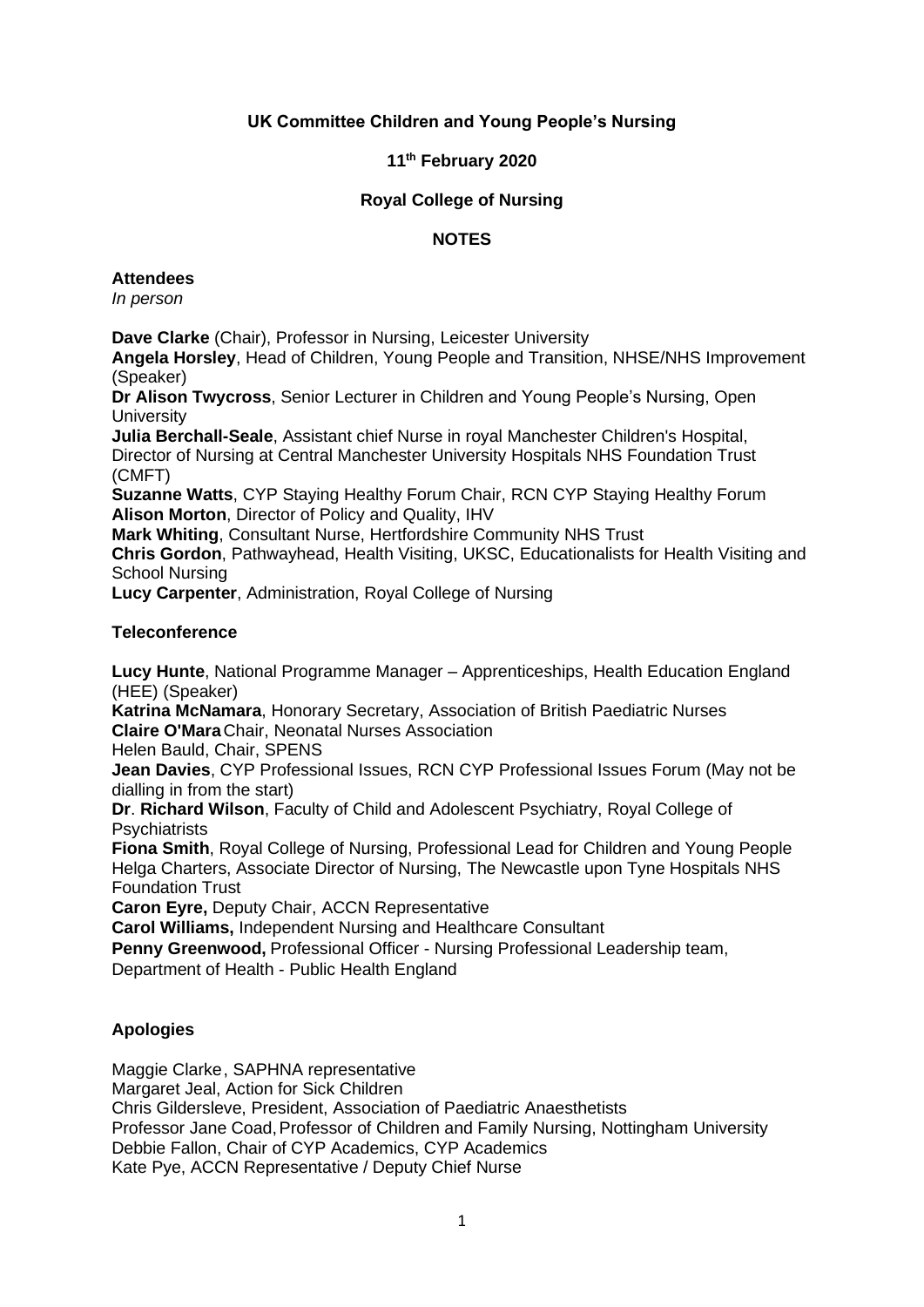Claire Harness, Deputy DNS Sheffield Children's Hospital Alison Robertson Chief Nurse, Great Ormond Street Hospital Ken Hull, CYP Continuing and Community Care Forum Darren Darby, Director of Nursing, Corporate, Great Ormond Street Hospital Eirlys Thomas, Chair of All Wales Children's Senior Nurses Forum Sally Payne, Professional Advisor – Children & Young People and Families, Royal College of Occupational Therapists Janice Allister, Children's Lead, Royal College of General Practitioners Anne Trotter, NMC Gillian Priday, CYP Specialist Care Forum Chair, RCN Specialist Care Forum Dr Camilla Kingdon, Vice President for Education and Professional Development, RCPCH

# **1. Welcome and apologies**

Dave Clark welcomed all in the room and on the telepod to the meeting and thanked for attendance. Dave read out apologies of those unable to attend.

#### **2. Matters arising**

Notes from last meeting addressed with no comments.

Update from jane Coad (see attached presentation)

Forthcoming RCN publications

- Breastfeeding in Childrens wards has been updated and will be out in March
- "RCN maximising nursing skills in caring for children and young people in Emergency care settings"" – revised – supporting ED's to upskill non children's nurses in ED – develop competencies to support ED's
- Children and young people in day surgery Being published in March time. The previous 4 documents have been updated and amalgamated into one document – Contains updates on various stages of day surgery

#### **Professional Nursing issues across the UK**

3. **Moving on safely - A national approach to improve healthcare transition and prepare for adulthood –** Angela Horsley, Head of Children, Young People and Transition (see attached presentation)

Angela Horsley (AH) provided an update regarding this important national work. It was noted that the number of young people between 10-24 had decreased from 11.7 million to 11.4 million.

It was noted that the effects of poor healthcare can last a lifetime and that if we resolve earlier, issues may not be there or as bad in later life. Late teens are a peak age for health risks for lifetime complications.

Improving transition includes social care and education as well as health care and 0-25 years. Transition encompassed within the NHS long term plan (2019) children and young people. There is NICE guidance, national measure and specifications, as well as initiatives such as 'Ready steady go' and 'Hello' Toolkit.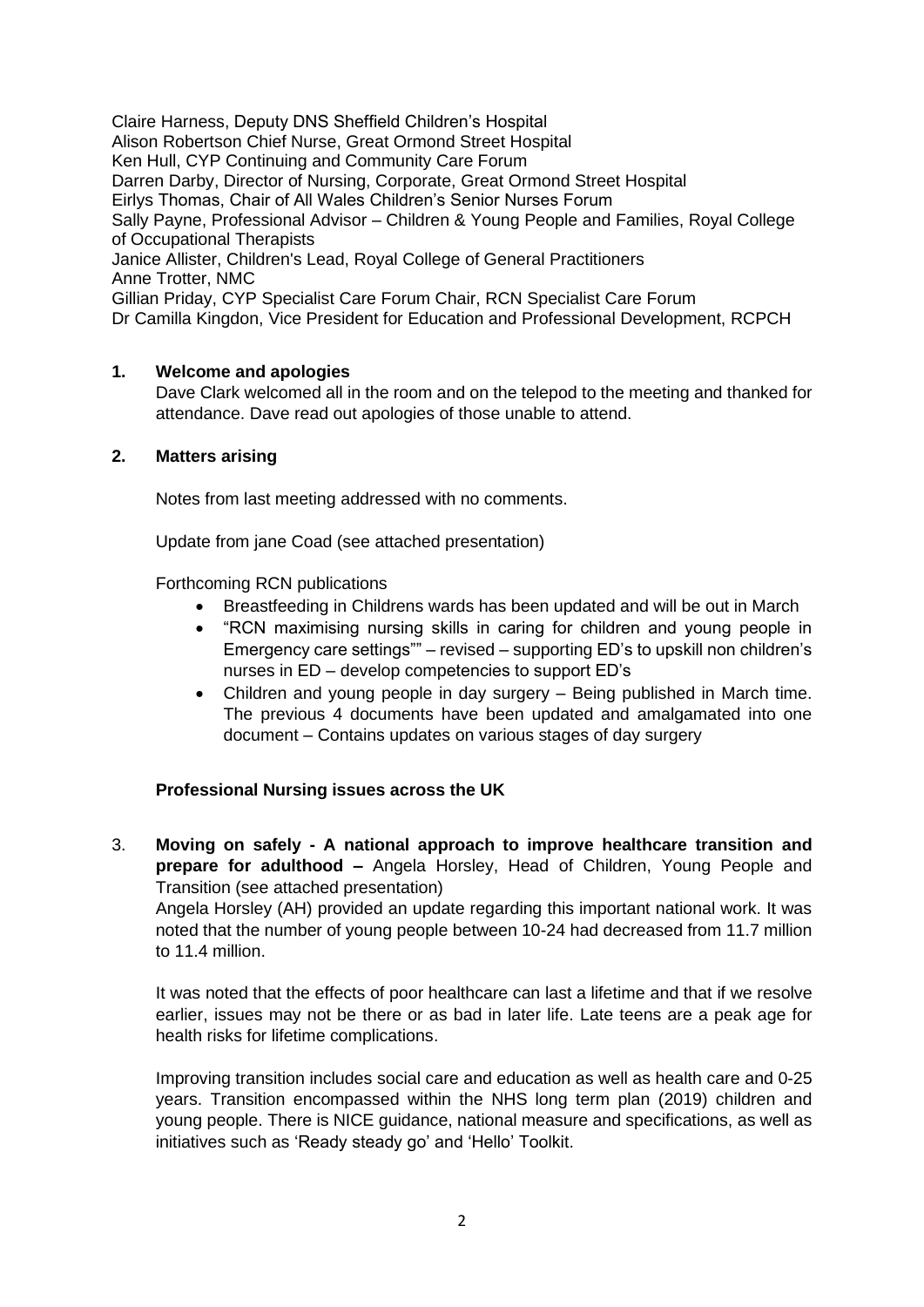Reports concerning transition are improving, however transition to adult mental health services are currently not good. Many children's services were rated as requiring improvement or inadequate in 2017, although there were pockets of good practice around England but nothing is standardised

Letters sent to Director of Nursing to express interest in being part of a collaborative with the aim to improve healthcare transition and the experience. The collaborative is 150 in length. There have been 2 cohorts so far and the  $3<sup>rd</sup>$  launched on  $5<sup>th</sup>$  February 2020. 32 Trusts in cohort 1, 26 Trusts in cohort 2 and 22 Trusts in cohort 3. As part of the collaborative Trusts are required to produce a project plan and strategy for roll out. AH visits each Trust providing support and input as needed. Trusts learn from each other. twitter feed #teamtransition – captures work from 3 cohorts.

It was noted that young people who are transitioning gender may be confused with terminology used and focus of the initiative.

**4. RCN CYP Nurse Leaders' summit findings,** Professor Dave Clarke, RCN Children and Young People's Acute Care Forum (see attached presentation)

Dave Clarke (DC) presented the findings from the RCN CYP Nurse Leaders summit held in December 2019. Approximately 40 children's nurse leaders, included: Mental health, Learning Disability, neonatal, research, education, healthcare management, health visiting, school nursing, ACCN representatives etc. Forum Governance Group had funded the summit following concerns that the voice of children's nursing was not being heard and the there was a lack of clarity about some of the key messages from the RCN. Questions raised included How as RCN forums can we demonstrate the key messages?

It was noted that key RCN documents were in the process of being refreshed, including defining staffing levels in children and young people's services and the need for children's nursing to have a voice in the RCN Safe and Effective Staffing campaign. Points raised in discussion included issues concerning adult nurses who wish to become children's nurses, the contribution of mental health and learning disability nurses and the current situation where due to a lack of children's nurses, adult nurses being employed in children's wards and departments, including via international recruitment.

It was noted that the NMC is registering nurses from overseas as children's nurses providing they have sufficient children's nursing education and experience. Noted also that HEE considering focusing a number of universities to support APEL process as appreciated if someone has more expertise it's better and quicker. The need for a national standard and process is required and would be welcomed.

Concerns noted regarding leaders in children's nursing and the lack of leaders who are risk taking, innovative, whereas many are focused today on compliance.

DC reported that the RCN CY Forums are looking to take forward issues raised over the coming year and to raise with Forum Governance Group and Professional Nursing Committee so as to ensure the membership voice is heard.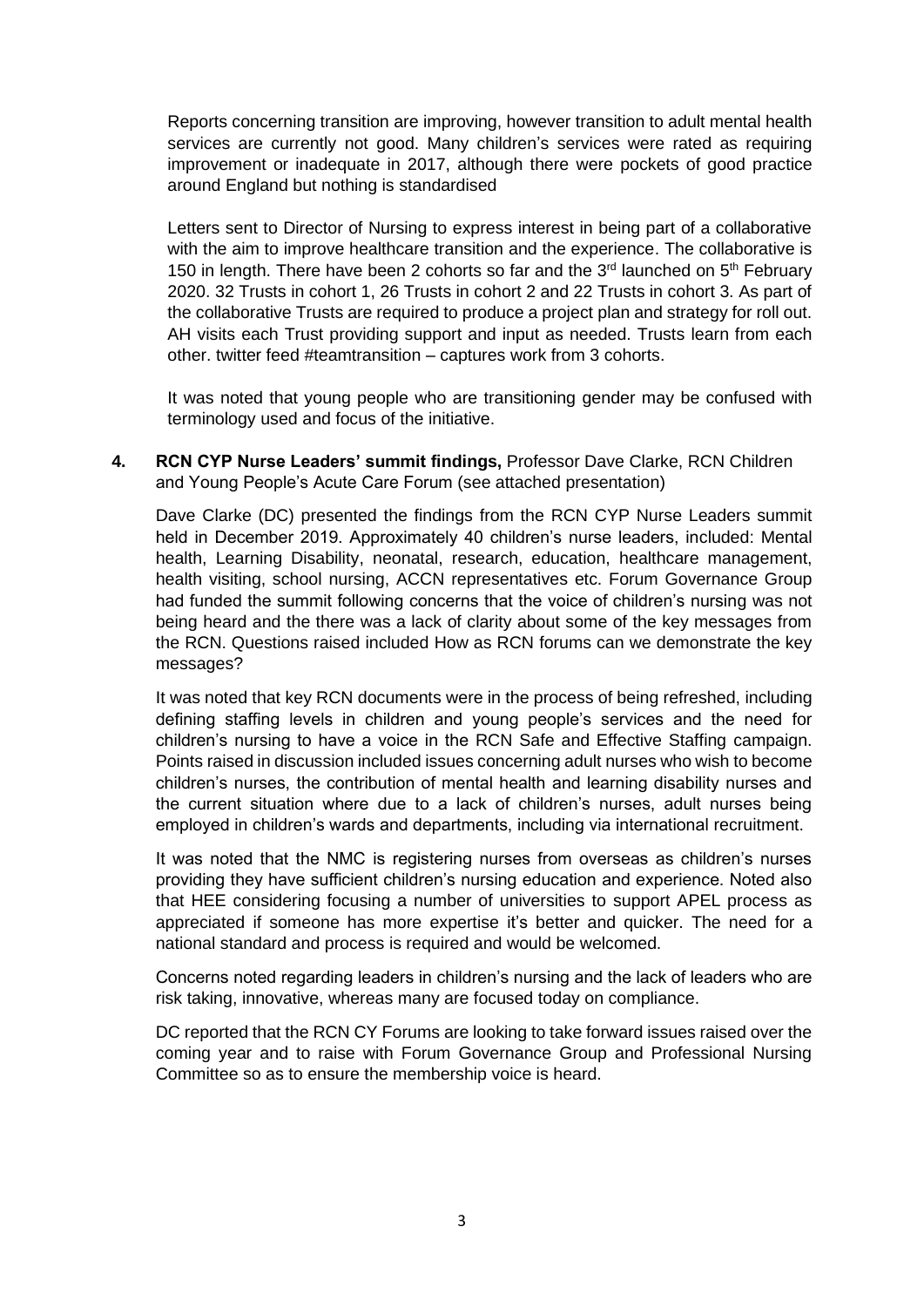5. **Update of Nurse Apprenticeship schemes and focus group (children, neonatal and SCHPN),** Lucy Hunte, National Programme Manager Apprenticeships, Health Education England (see attached PowerPoint slides)

Lucy Hunte (LH) provided an update on the current position, reporting that there are 912 currently on registered nurse apprenticeship, that career pathway work is underway from Nursing Associate to Registered Nurse to Advanced Clinical Practitioner. The aim of the Govt. is to increase the number of nurses by 50,000. L7 Specialist Community and Public Health Nurse (SCPHN) apprenticeship has been approved and is ready for delivery. L7 District Nurse scope of demand, with concerns over capacity and availability

LH will circulate updates regarding mental health and learning disability. Queries raised regarding community children's nursing due to low number. Route may be via cyp clinical practitioner. L5 health play specialist ready for delivery.

CYP Focus/steering group held in November to myth bust and provide ongoing support.

It was noted that early discussions taking place about level 8 clinical academic apprenticeship. Will provide update at the next meeting. Pre-registration children's nursing apprenticeship route is available.

# **6. Reports from members**

Written reports attached. Several attendees highlighted key aspects from their written report including:

**UKSC**: Chris Gordon– Key findings from present standards. New standards coming out and old withdrawn by 2023.

#### **Institute of Health Visiting:** Alison Morton

3 Demands to government:

- **EXECTE:** Strengthening of the health visiting grant
- Child and family same level of support irrelevant of where you live
- National health visiting work force plan numbers, case load size

Responsive to local need – too flexible. Regardless of where you live you should have access to the same level of support based on level of need, not where you live Quality of health visiting services

PHE healthy child programme  $-4$ -year programme, currently in year  $0$  – revision to health visiting model. Written own vision for England to guide Documents out. Lead by example

Service user survey – 1000 parents nationally – criticism - service not as wanted and not delivered to standard wanted

Health visitors can't deliver the service they want to deliver – autonomy and capacity diminishing

Recruited from Channelmum – from 4 nations. Voice that cannot be ignored

Some getting great service – some are not – responsive service

Not enough time to devote quality committed patient care Continuity of care

# **SAPHNA**

Updates – Information on Website?